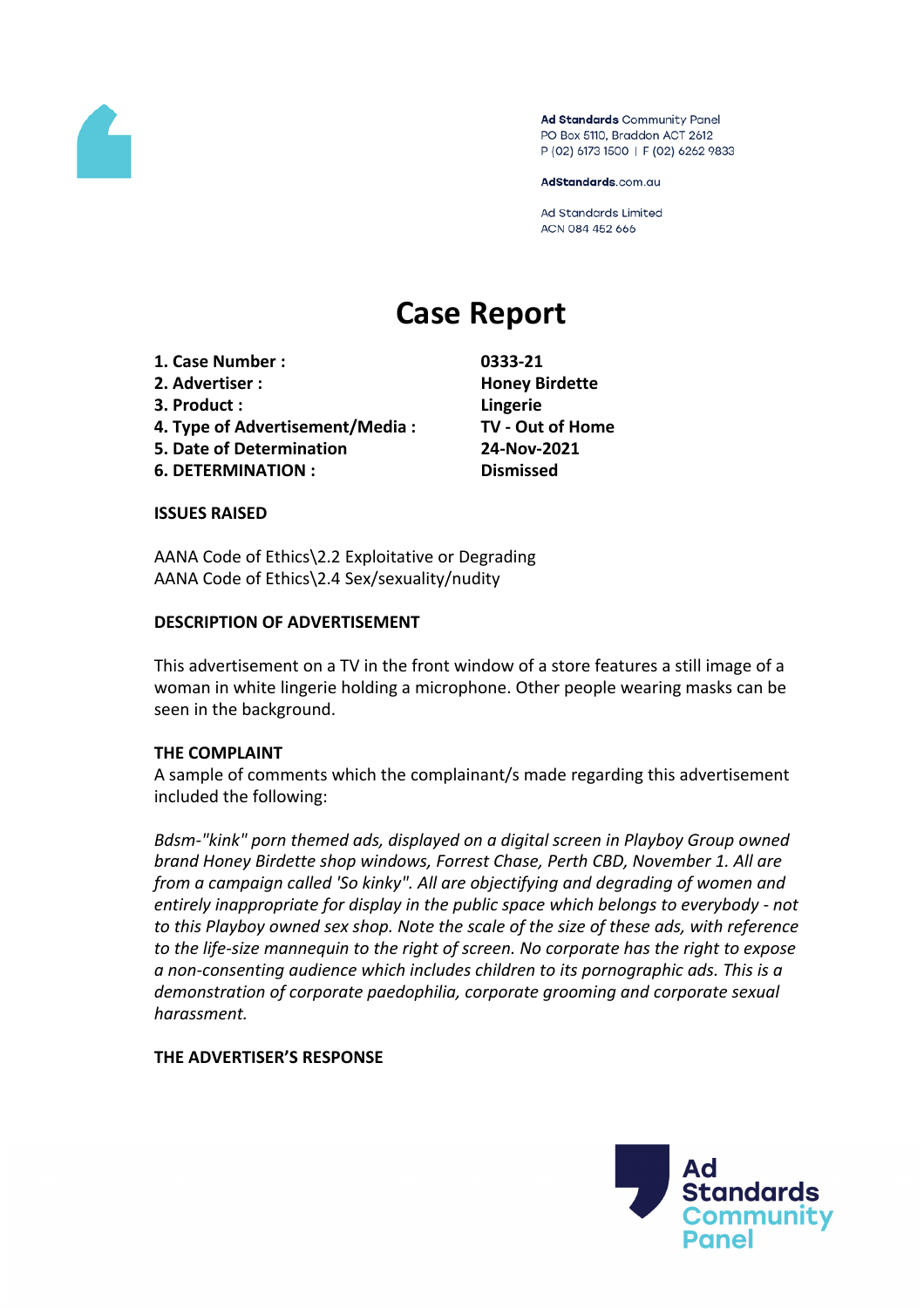

Comments which the advertiser made in response to the complainant/s regarding this advertisement include the following:

*Please note images are not objectifying and degrading of women, nor are they entirely inappropriate. If a model in an advertisement is confident it doesn't automatically mean that she is "demeaned" or "undervalued" or lacking in "power". Her breast is not exposed, they are actually in lingerie, lace, and detail. You would see more skin at the beach.*

*This is simply a model advertising lingerie for a lingerie store and is not ashamed to be confident or empowered. Comparing an image of lingerie and a mannequin to paedophilia or sexual harassment is a terrible distortion of basic merchandising.*

## **THE DETERMINATION**

The Ad Standards Community Panel (the Panel) considered whether this advertisement breaches Section 2 of the AANA Code of Ethics (the Code).

The Panel noted the complainant's concerns that the advertisement:

- is objectifying of women and degrading to women
- is inappropriate for display in a public space.

The Panel viewed the advertisement and noted the advertiser's response.

# **Section 2.2: Advertising should not employ sexual appeal in a manner which is exploitative or degrading of any individual or group of people.**

The Panel noted the AANA Practice Note which provides guidance on the meaning of the terms exploitative and degrading:

*Exploitative - (a) taking advantage of the sexual appeal of a person, or group of people, by depicting them as objects or commodities; or (b) focussing on their body parts where this bears no direct relevance to the product or service being advertised. Degrading – lowering in character or quality a person or group of people.*

## **Does the advertisement use sexual appeal?**

The Panel noted that the advertisement depicts a woman in white lingerie. The Panel considered that this image does contain sexual appeal.

## **Does the advertisement use sexual appeal in a manner that is exploitative?**

The Panel noted that the advertisement is for lingerie available at Honey Birdette and considered that it is reasonable for the woman to be depicted wearing the products in the advertisement. The Panel considered there is no irrelevant focus on the woman's body or body parts.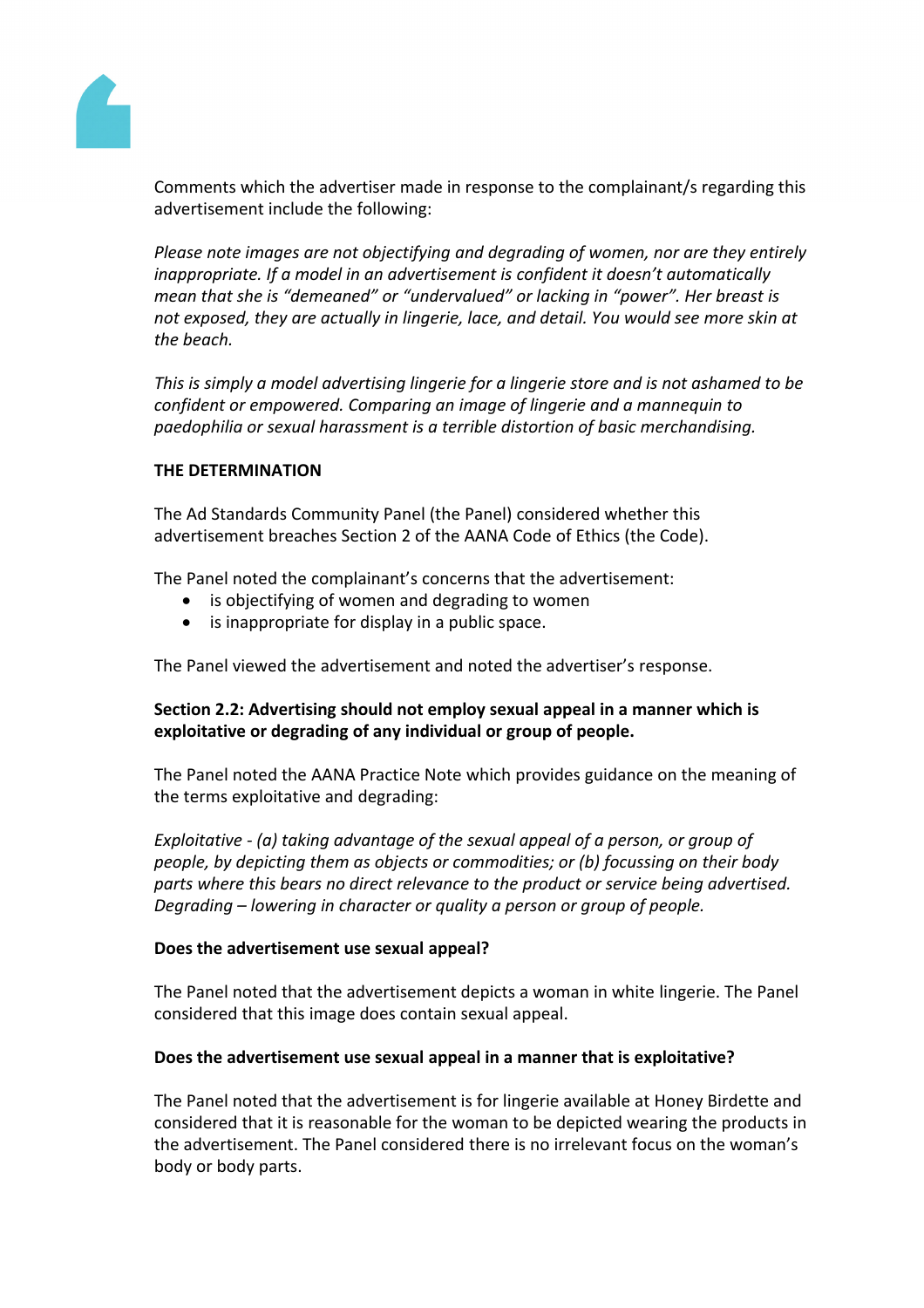

The Panel considered that the woman is depicted holding a microphone as though singing, and that this is not a pose which would indicate that she is an object or commodity.

The Panel considered that the advertisement does not employ sexual appeal in a manner which is exploitative of the woman.

## **Does the advertisement use sexual appeal in a manner that is degrading?**

The Panel considered that the depiction of the woman is relevant to the promotion of lingerie and the products available for purchase at Honey Birdette and this in itself does not lower the woman in character or quality.

The Panel considered that the advertisement does not employ sexual appeal in a manner which is degrading to the woman.

## **Section 2.2 conclusion**

Finding that the advertisement did not employ sexual appeal in a manner which is exploitative or degrading of an individual or group of people, the Panel determined that the advertisement did not breach Section 2.2 of the Code.

# **Section 2.4: Advertising shall treat sex, sexuality and nudity with sensitivity to the relevant audience.**

The Panel noted the Practice Note for the Code states:

*"Overtly sexual images are not appropriate in outdoor advertising or shop front windows.*

*"Although not exhaustive, the following may be considered to be overtly sexual:*

*• Poses suggestive of sexual position: parting of legs, hand placed on or near genitals in a manner which draws attention to the region;*

*• People depicted in sheer lingerie or clothing where a large amount of buttocks, female breasts, pubic mound or genital regions can be seen; The use of paraphernalia such as whips and handcuffs, particularly in combination with images of people in lingerie, undressed or in poses suggestive of sexual position;*

*• Suggestive undressing, such as pulling down a bra strap or underpants; or*

*• Interaction between two or more people which is highly suggestive of sexualised activity.*

*"Discreet portrayal of nudity and sexuality in an appropriate context (eg advertisements for toiletries and underwear) is generally permitted but note the application of the relevant audience. More care should be taken in outdoor media than magazines, for example.*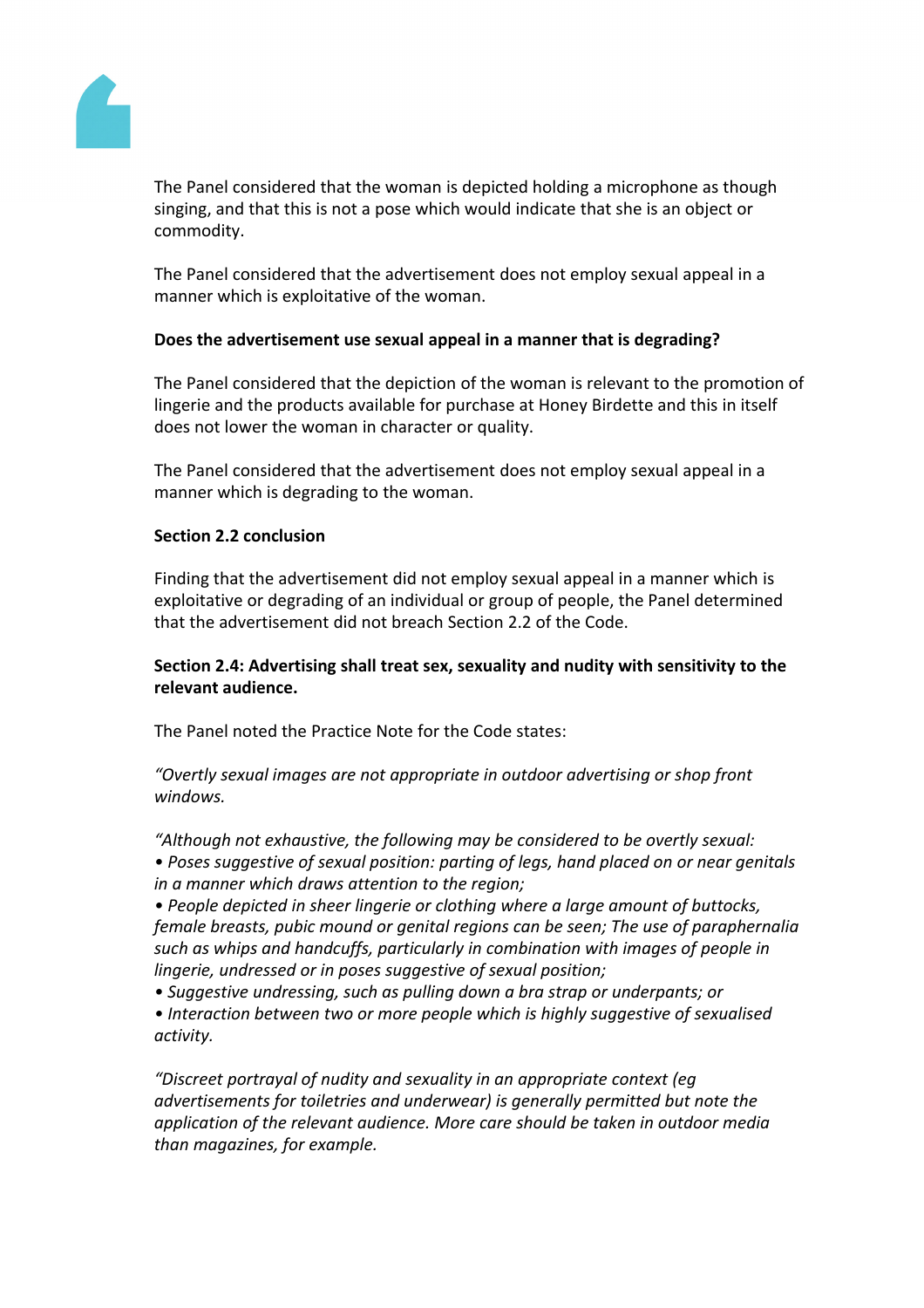

*"Images of models in bikinis or underwear are permitted, however, unacceptable images could include those where a model is in a suggestively sexual pose, where underwear is being pulled up or down (by the model or another person), or where there is clear sexual innuendo from the ad (e.g. depicting women as sexual objects)."*

## **Does the advertisement contain sex?**

The Panel considered whether the advertisement contained sex. The Panel noted the definition of sex in the Practice Note is "sexual intercourse; person or persons engaged in sexually stimulating behaviour".

The Panel considered that although the woman is posed as though she is singing, and that she is not engaged in sexual behaviour. The Panel considered that the advertisement does not contain sex.

## **Does the advertisement contain sexuality?**

The Panel noted the definition of sexuality in the Practice Note is "the capacity to experience and express sexual desire; the recognition or emphasis of sexual matters".

The Panel considered that the woman is depicted in lingerie and that there is a sexual element to the advertisement.

## **Does the advertisement contain nudity?**

The Panel noted that the definition of nudity in the Practice Note is "the depiction of a person without clothing or covering; partial or suggested nudity may also be considered nudity".

The Panel noted that the woman in the advertisement is depicted wearing lingerie and considered that this is a depiction of partial nudity.

## **Are the issues of sex, sexuality and nudity treated with sensitivity to the relevant audience?**

The Panel noted that the definition of sensitivity in the Practice Note is "understanding and awareness to the needs and emotions of others".

The Panel considered that the requirement to consider whether sexual suggestion is 'sensitive to the relevant audience' requires them to consider who the relevant audience is and to have an understanding of how they might react to or feel about the advertisement.

The Panel noted that this image appears in store windows and considered that the relevant audience includes retail workers, people shopping in the Honey Birdette store and people who are not shopping at Honey Birdette but who are walking past the store, and that this last group would include children.